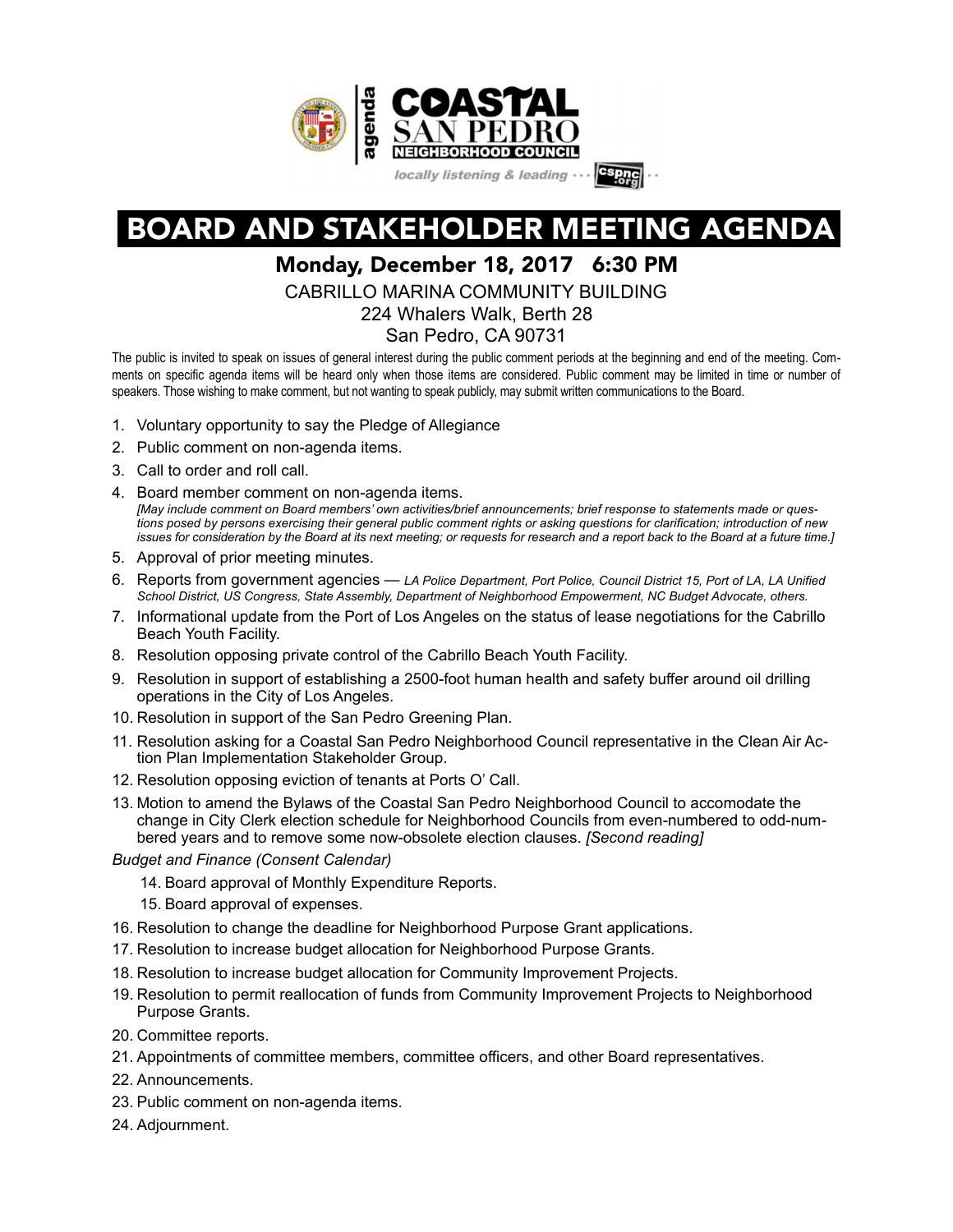**For more information, please call 310-918-8650; write to CSPNC, 1840 S. Gaffey Street #34, San Pedro, CA 90731; or visit the Coastal San Pedro Neighborhood Council website at www.cspnc.org.** 

**PUBLIC INPUT AT NEIGHBORHOOD COUNCIL MEETINGS** — The public can address the Board on any agenda item before the Board takes an action on an item. Comments from the public on agenda items will be heard only when the respective item is being considered. Comments from the public on other matters not appearing on the agenda will be heard during the General Public Comment period. Please note that under the Brown Act, the Board is prevented from acting on a matter that you bring to its attention during the General Public Comment period; however, the issue raised by a member of the public may become the subject of a future Committee or Board meeting.

**STATE OF CALIFORNIA PENAL CODE SECTION 403** (Amended by Stats. 1994, Ch. 923, Sec. 159. Effective January 1, 1995.) — Every person who, without authority of law, willfully disturbs or breaks up any assembly or meeting that is not unlawful in its character, other than an assembly or meeting referred to in Section 302 of the Penal Code or Section 18340 of the Elections Code, is guilty of a misdemeanor.

**THE AMERICAN WITH DISABILITIES ACT** — As a covered entity under Title II of the Americans with Disabilities Act, the City of Los Angeles does not discriminate on the basis of disability and upon request will provide reasonable accommodation to ensure equal access to its programs, services, and activities. Sign language interpreters, assisted listening devices, or other auxiliary aids and/or services may be provided upon request. To ensure availability of services please make your request at least 3 business days (72 hours) prior to the meeting by contacting the Department of Neighborhood Empowerment at 213.978-1551.

**PUBLIC ACCESS OF RECORDS** — In compliance with government code section 54957.5, non-exempt writings that are distributed to all or a majority of the Board members in advance of a meeting may be viewed at 1840 S Gaffey St, San Pedro, CA 90731, at our website: www.cspnc.org, or at a scheduled meeting. In addition if you would like a copy of any record related to an item on the Agenda, please contact the Coastal San Pedro Neighborhood Council at 310.918.8650.

**PUBLIC POSTING OF AGENDAS** — Coastal San Pedro Neighborhood Council agendas are posted for public review as follows: • 1840 S Gaffey St, San Pedro, CA 90731 • www.cspnc.org • You can also receive our agendas via email by subscribing to L.A. City's Early Notification System at: http://www.lacity.org/government/Subscriptions/NeighborhoodCouncils/index.htm

**RECONSIDERATION AND GRIEVANCE PROCESS —** For information on the Coastal San Pedro Neighborhood Council's process for board action reconsideration, stakeholder grievance policy, or any other procedural matters related to this Council, please consult the CSPNC Bylaws. The Bylaws are available at our Board meetings and our website http://www.cspnc.org

**SERVICIOS DE TRADUCCION** — Si requiere servicios de traducción, favor de avisar al Concejo Vecinal 3 días de trabajo (72 horas) antes del evento. Por favor contacte a the CSPNC Secretary, al 213.978-1551 por correo electrónico board@cspnc.org para avisar al Concejo Vecinal.

#### **8. Resolution opposing private control of the Cabrillo Beach Youth Facility.** *[Robert Gelfand]*

*Whereas,* the Coastal San Pedro Neighborhood Council has consistently called for conversion of the Cabrillo Beach Youth Facilty to fully public usage;

*Therefore resolved,* The Coastal San Pedro Neighborhood Council strongly opposes any agreement by the Port of Los Angeles to once again convey this property to private control.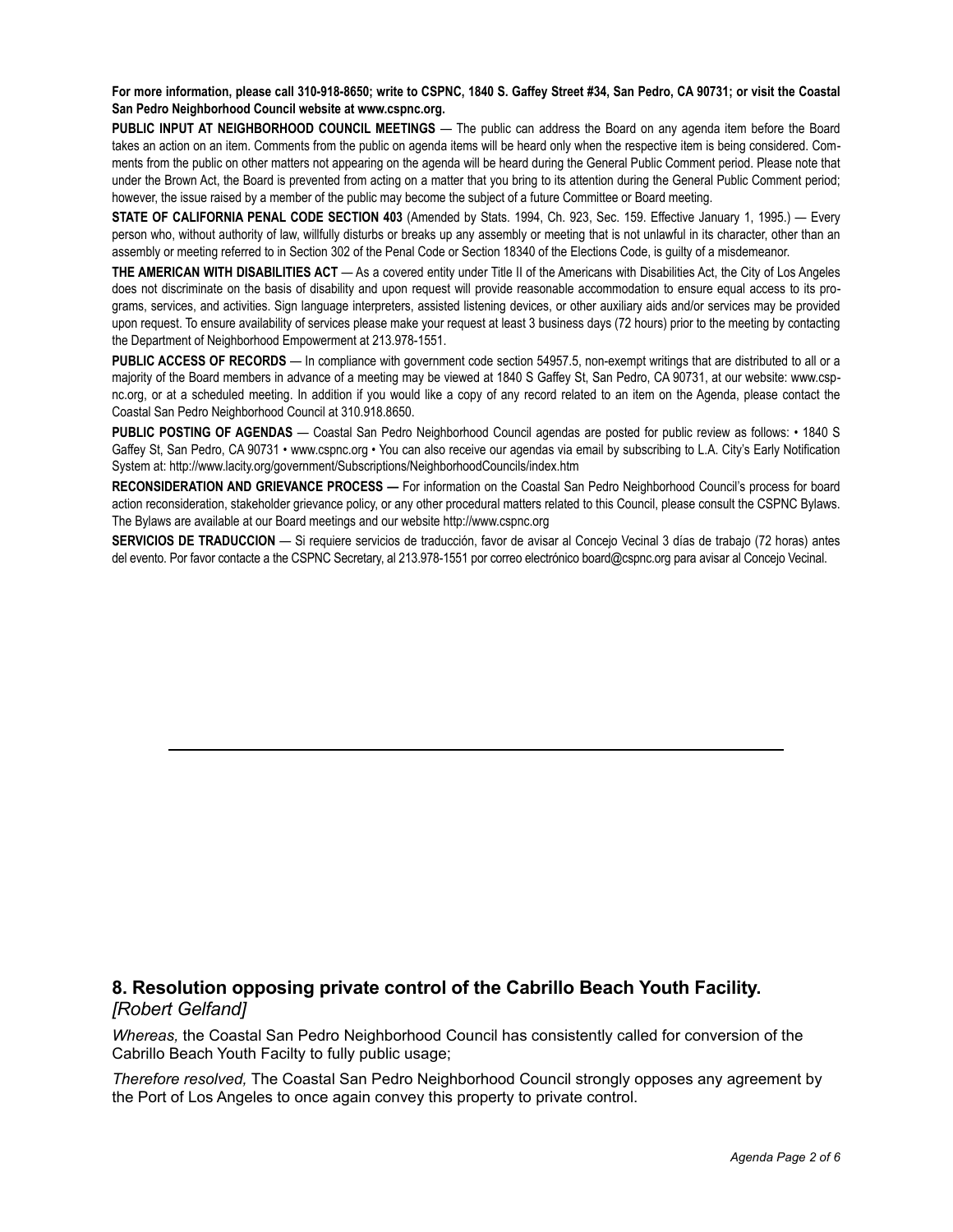## **9. Resolution in support of establishing a 2500-foot human health and safety buffer around oil drilling operations in the City of Los Angeles.**

*[Environment and Sustainability Committee]*

*Whereas,* Los Angeles is one of the only places in the United States where oil drilling occurs right in the middle of a densely-populated urban metropolis Over 620,000 Angelinos live within a mile of an active oil well;

*Whereas,* the City of Los Angeles contains over 1,000 active oil wells and 80% are located within 2,500 feet of a sensitive land use, impacting residents, students and workers;

*Whereas,* neighborhood drilling threatens the health and safety of those living along the fence line of these oil wells;

*Whereas,* oil and gas extraction sites routinely use and emit as byproducts toxic chemicals that are known carcinogens, endocrine disruptors, and are harmful to multiple organ systems. These include but are not limited to formaldehyde, hydrochloric acid, hydrofluoric acid, naphthalene, xylene, benzene and volatile organic compounds;

*Whereas,* the closer you live, work, and play to an active oil well, the more severely your health and safety are threatened. Whereas living next door to neighborhood drilling means chronic headaches and migraines, frequent nosebleeds, exacerbated asthma and other respiratory illness, reproductive harm and an increased risk of cancer;

*Whereas,* the transport, onsite storage and use of toxic and flammable chemicals in industrial facilities in close proximity to homes and other sensitive land uses also raises the risk of catastrophic accidents;

*Whereas,* neighborhood drilling is incompatible with public health and has no place near sensitive land uses such as homes, schools, churches or daycare facilities; and studies show that a buffer of at least 2,500 feet between active oil wells and these sensitive land uses is necessary to protect community health from oil extraction;

*Whereas,* the City of Los Angeles has a duty to protect the health and safety of its residents and can use its power over land use and oil operations to protect those residents in this instance;

*Resolved,* the Coastal San Pedro Neighborhood Council supports the establishment of a human health and safety buffer that prohibits oil and gas extraction sites within 2,500 feet of sensitive land uses including homes, schools, early childhood centers, senior centers, hospitals and medical clinics, parks, etc.

*Further resolved,* the Coastal San Pedro Neighborhood Council will issue a Community Impact Statement to Council File 17-0447 stating as much.

## **10. Resolution in support of the San Pedro Greening Plan.**

#### *[Planning and Transportation Committee]*

*Be it resolved,* the Coastal San Pedro Neighborhood Council endorses the overall concept of the San Pedro Greening Plan set forth by Larry Smith of Atlas Green Works, and further, the Coastal San Pedro Neighborhood Council encourages that native plants be prioritized in future projects.

*[NOTE: the 138 page plan is available on the CSPNC website at: <http://www.cspnc.org/wp-content/uploads/2017/12/SPUG-171202.pdf> ]* 

## **11. Resolution asking for a Coastal San Pedro Neighborhood Council representative in the Clean Air Action Plan Implementation Stakeholder Group.**

#### *[Environment and Sustainability Committee]*

*Whereas* the Ports of Long Beach and Los Angeles plan to convene meetings of the Clean Air Action Plan Implementation Stakeholder Group in early 2018;

*Whereas* Coastal San Pedro Neighborhood Council Board members previously participated on the No Net Increase Task Force and development of the first iterations of the Clean Air Action Plan, including on the development of the most effective emission reduction strategies to date;

*Therefore be it resolved,* the Coastal San Pedro Neighborhood Council (CSPNC) requests that the Port of Los Angeles ensure that each of the Harbor Area Neighborhood Councils has a seat and a representative authorized for direct participation on the Clean Air Action Plan Implementation Stakeholder Group.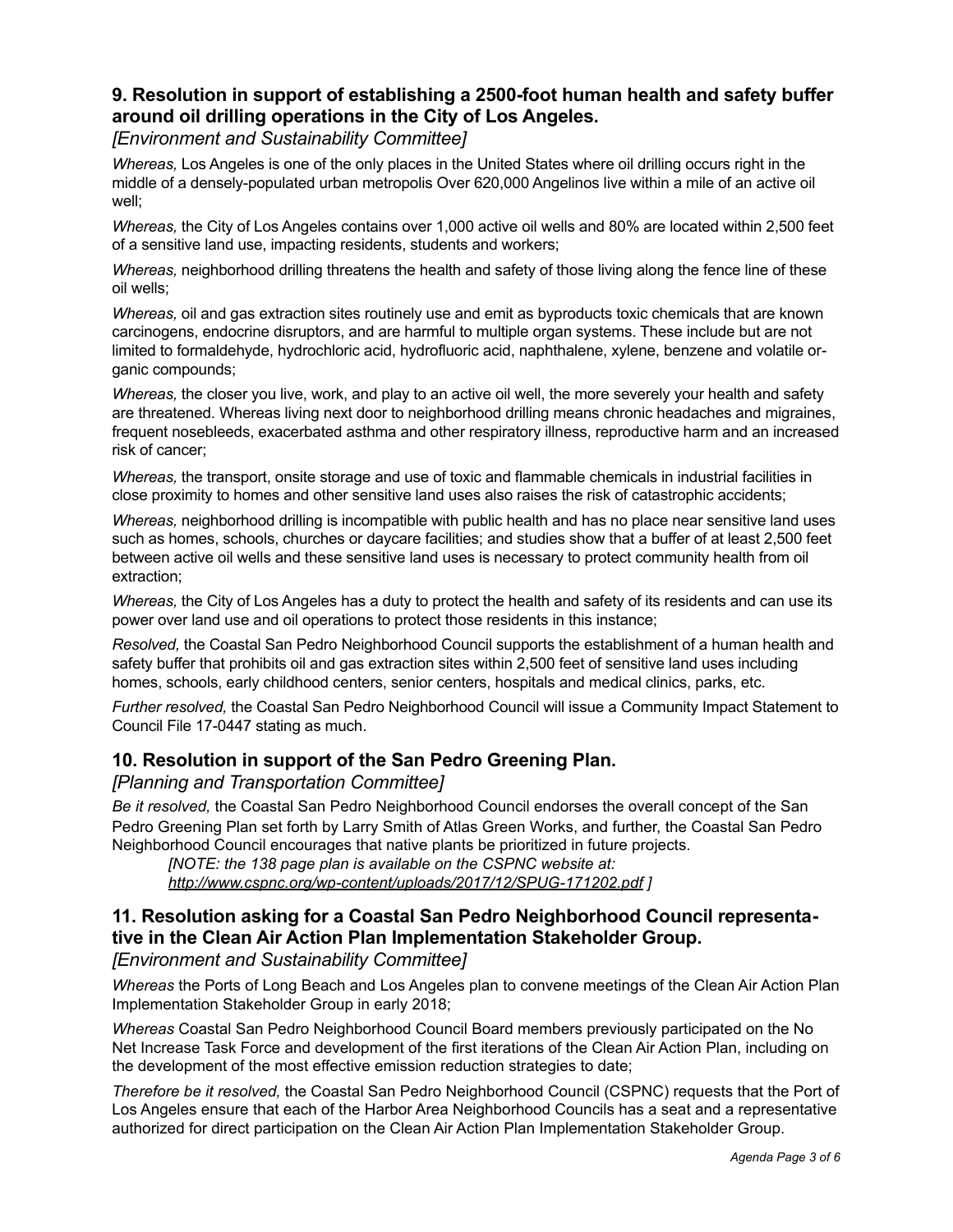## **12. Resolution opposing eviction of tenants at Ports O' Call.**

## *[Port Committee]*

*Whereas:* The Port of Los Angeles approved the San Pedro Waterfront Development Project-San Pedro Public Market Project in September 2009; and

*Whereas:* At the Final Environmental Impact Review and at public meetings the Port of Los Angeles repeatedly showed and stated that the Ports O' Call Village Shops and Ports O' Call Restaurant would temporarily be relocated during construction to another Ports O' Call area until the new San Pedro Public Market was complete and they could move back; and

*Whereas:* On March 2, 2016, at the San Pedro Warner Grand Theater, in the presence of Port of Los Angeles staff and project developer Eric Johnson, the development team publicly stated:

"Our improvements are being constructed in two phases, so the current tenants, who will remain in the project, will be able to stay open throughout construction. We expect to complete this first phase by mid-2019."

and

"We are fortunate to have existing successful tenants who we are counting on to be the backbone of our preleasing activity."

(See video 29:33 and 31:47 —<https://www.youtube.com/watch?v=hBVkwcM1kLA> );

#### and

*Whereas:* The Port of LA is proceeding with eviction of the Ports O' Call Village Shops and Ports O' Call Restaurant without providing for relocation and return to the new Public Market; therefore be it

*Resolved:* The Coastal San Pedro Neighborhood Council opposes the eviction of the current tenants of Ports O' Call; and

*Further Resolved:* The Coastal San Pedro Neighborhood Council calls on the Board of Harbor Commissioners to instruct Port staff to honor their public promises to Ports O' Call tenants and provide an economically feasible plan for Ports O' Call tenants to remain open as long as possible during construction, be relocated when necessary, and be given the opportunity to reopen in the San Pedro Public Market.

## **13. Motion to amend the Bylaws of the Coastal San Pedro Neighborhood Council to accomodate the change in City Clerk election schedule for Neighborhood Councils from even-numbered to odd-numbered years and to remove some now-obsolete election clauses.** *[Second reading]*

*Resolved,* the Coastal San Pedro Neighborhood Council shall amend its Bylaws to reflect a change in the City Clerk election schedule from even-numbered to odd-numbered years, and to remove some clauses that are now obsolete, as follows (text in strikethrough to be removed, text in underlined-boldface to be added):

Article V Section 4. Terms and Term Limits. For the 2017–2018 term only, the term of office for Governing Board members shall be for a period of one (1) year commencing July 1, 2017 and ending June 30, 2018. The regular terms of office for Governing Board members shall be for a period of two (2) years commencing July 1, 2018 of even**odd**-numbered years and ending June 30 of the following even**odd**-numbered year. There shall be no term limits.

Article X Section 1. Administration of Election. For the 2017–2018 term only, the Council shall hold a selection process instead of an election to fill the Governing Board. The Governing Board will be chosen at an annual meeting which will be held during the month of May. The Governing Board shall, no later than February 1, set the date of the annual meeting. A selection committee consisting of stakeholders, who cannot be candidates, shall be appointed by the Governing Board no later than ninety (90) days prior to the date of the annual meeting. The selection committee shall promulgate procedures for the conduct of the annual meeting and selection of Governing Board members. The selection committee shall also choose an independent and neutral third party to monitor the selection process and certify the result. All selection procedures shall be in conformity with the selection rules established by the City of Los Angeles and shall be approved by the Department of Neighborhood Empowerment.

The Neighborhood Council's election will be conducted pursuant to any and all City ordinances, policies and procedures pertaining to Neighborhood Council elections.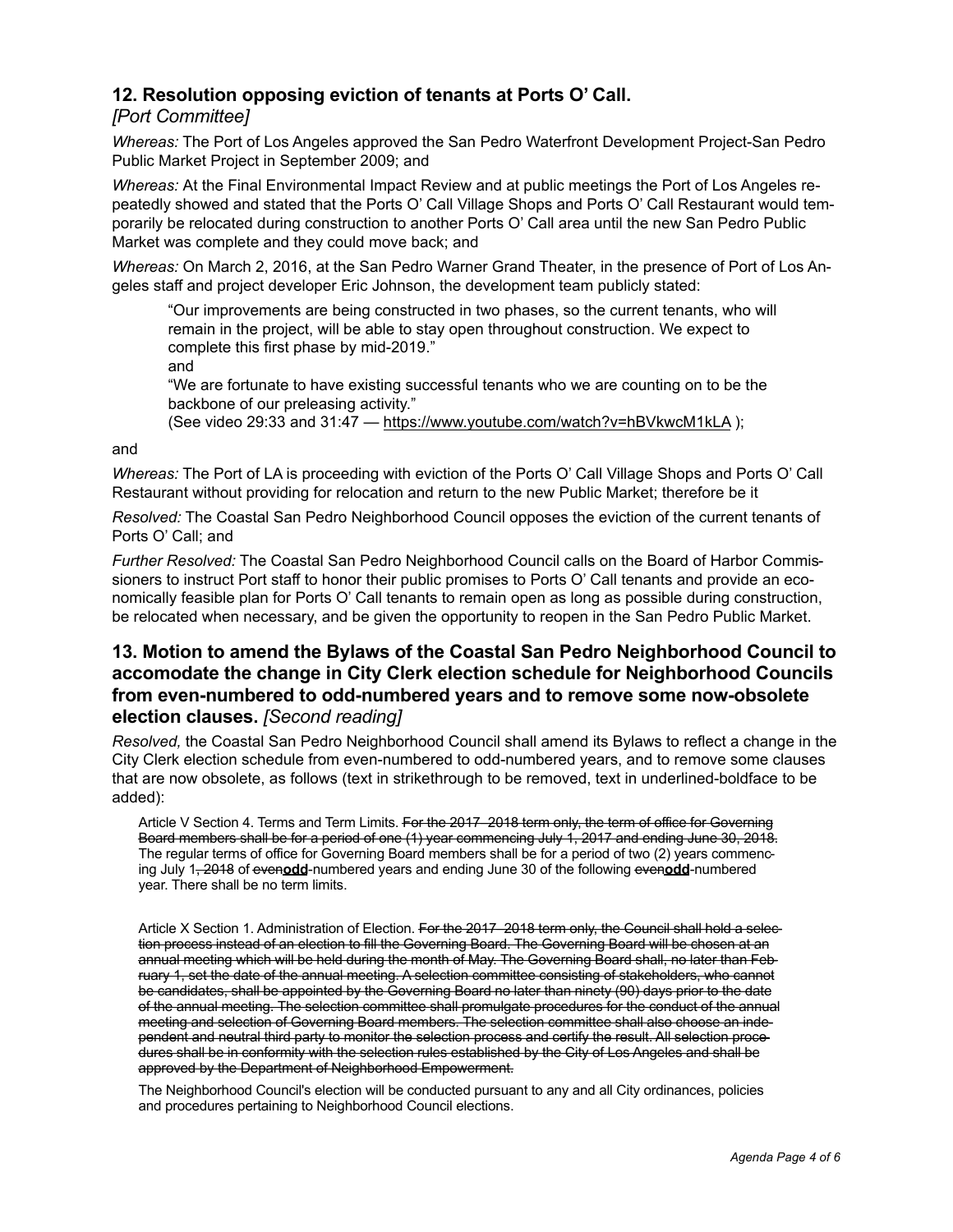## **16. Resolution to change the deadline for Neighborhood Purpose Grant applications.**

## *[Budget and Finance Committee]*

*Resolved,* the Coastal San Pedro Neighborhood Council shall move the deadline for Neighborhood Purpose Grant applications from January 2018 to February 9, 2018.

#### **17. Resolution to increase budget allocation for Neighborhood Purpose Grants.** *[Budget and Finance Committee]*

*Resolved,* the Coastal San Pedro Neighborhood Council shall change the budget allocation for Neighborhood Purpose Grants from \$2,500 to \$5,000 by moving funds from unallocated accounts.

## **18. Resolution to increase budget allocation for Community Improvement Projects.** *[Budget and Finance Committee]*

*Resolved,* the Coastal San Pedro Neighborhood Council shall change the budget allocation for Community Improvement Projects from \$1,500 to \$5,000 by moving funds from unallocated accounts.

## **19. Resolution to permit reallocation of funds from Community Improvement Projects to Neighborhood Purpose Grants.**

#### *[Budget and Finance Committee]*

*Resolved,* in the event that the Board of the Coastal San Pedro Neighborhood Council does not adopt a Community Improvement Project on or before February 19, 2018, the funds allocated to Community Improvement Projects shall be reallocated to Neighborhood Purpose Grants.